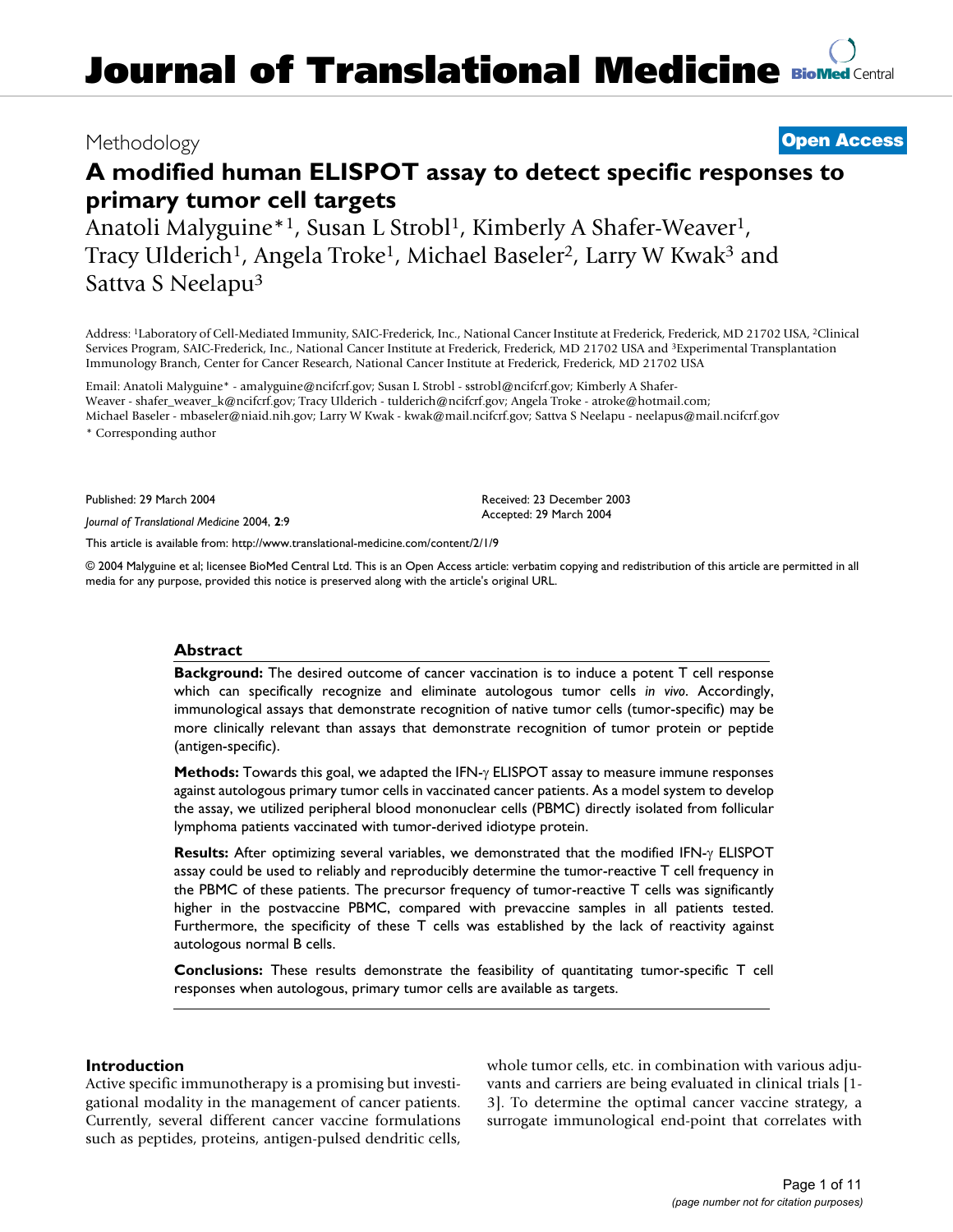clinical outcome needs to be defined since it would facilitate the rapid comparison of these various formulations.

The clinical efficacy of cancer vaccines is likely to depend on several factors. Firstly, the induced T cells should recognize tumor antigens that are naturally processed and presented in the context of MHC class I and class II molecules on the surface of the tumor. Hence, an immunological assay that demonstrates recognition of native tumor (tumor-specific) may be a more clinically relevant assay to assess T cell responses following cancer vaccination, compared with assays that demonstrate recognition of tumor protein or peptide presented on appropriate antigen-presenting cells (antigen-specific). Secondly, the functional quality and the magnitude of the induced anti-tumor T cell responses are critical for the successful eradication of cancer. Therefore, it is conceivable that an immunological assay that directly measures both the function and frequency of the induced tumor-specific T cells could potentially serve as a surrogate end-point for cancer vaccine trials.

Traditional immunological assays such as ELISA, proliferation and cytotoxicity assays can detect immune responses in vaccinated patients but are unable to quantitate individual reactive cells. In contrast, novel assays such as ELISPOT assay, intracellular cytokine assay and tetramer assay can quantitate the frequency of antigenspecific T cells. Of these, the ELISPOT assay is the most sensitive with a general limit of detection of  $1 \times 10^5$  PBMC when tested with tumor antigens [4]. The assay detects locally secreted cytokine molecules by means of antibodycoated membranes to capture the secreted cytokine derived from the productive interaction of the effector cell and its target cell. The assay has gained increasing popularity, especially as a surrogate measure for cytotoxic T lymphocyte (CTL) responses because it is simple, reliable, sensitive and quantitative [5,6]. However, the ELISPOT assay has been primarily used for the detection of T cell responses against vaccine components by using peptide or protein pulsed antigen-presenting cells as surrogate T cell targets [7-9]. Demonstration of reactivity to vaccine components does not necessarily equate to recognition and elimination of tumor cells.

Here, we report the development of a modified IFN-γ ELISPOT assay for the direct quantitation of T cell responses against autologous primary tumor cells. To develop the assay, we used follicular lymphoma patients vaccinated with tumor-derived idiotype (Id) protein as a model, since we have previously shown that Id vaccination induces tumor-specific T cell responses in these patients [10].

#### **Methods**

#### *Patients*

After obtaining signed informed consent, patients with Stage III or IV follicular center cell lymphoma grade 1 or grade 2 were enrolled on this investigational review board-approved clinical trial. All patients underwent a lymph node biopsy prior to starting treatment to obtain tissue for vaccine production. The lymph node specimen was processed into a single cell suspension and cryopreserved. Patients were initially treated uniformly with a chemotherapy regimen as described previously [10].

#### *Vaccine formulation and administration*

Tumor immunoglobulin protein, Id, was isolated from each patient's tumor by heterohybridoma fusion [10]. The appropriate fusions were identified by comparing the Ig  $V_H$  CDR3 sequences of the fusions with the patient's tumor. The Id was incorporated into liposomes along with recombinant human IL-2 as described previously [11]. Each dose of the vaccine was formulated on a per ml basis with 2 mg of the patient-specific tumor-derived Id protein,  $4 \times 10^6$  IU of recombinant human IL-2 and 160 mg of dimyristoylphosphatidylcholine lipid (DMPC, Biomira USA Inc., NJ) that was used to generate liposomes. Approximately six months after the completion of the chemotherapy, all patients were administered five doses of the vaccine subcutaneously at months 0, 1, 2, 3 and 5.

#### *Peripheral Blood Mononuclear Cells*

Blood samples were obtained from patients at various time points before and after vaccination. Peripheral blood mononuclear cells (PBMC) were isolated by density gradient separation with Ficoll Isopaque (ICN Biomedicals Inc., Aurora, OH) and cryopreserved for immunological assays. Pre- and postvaccine PBMC were thawed, washed and resuspended to a concentration of  $1-3 \times 10^6$  cells/ml in RPMI 1640 medium (Invitrogen Corp, Carlsbad, CA), supplemented with 5% FBS (Hyclone, Logan, Utah), 1 mM sodium pyruvate (BioWhittaker, Walkersville, MD), 20 mM HEPES buffer (Invitrogen), 50 µM β-mercaptoethanol (Sigma, St. Louis, MO), 2 mM L-glutamine, 100 U/ ml penicillin and 100 μg/ml streptomycin (Invitrogen) (complete medium). Five ml of the cell suspensions were plated into each well of 6 well plates (Corning, Inc. Corning, NY) and rested overnight at  $37^{\circ}$ C, 5% CO<sub>2</sub>. The next day, PBMC were harvested, washed and cell viability was assessed by trypan blue prior to use in the ELISPOT assay.

#### *Activation of tumor cells and normal B cells*

Cryopreserved cells from the lymph node biopsy specimen were enriched for tumor cells by depletion of T cells with CD3 microbeads over a magnetic column (Miltenyi Biotec, Auburn, CA) using the manufacturer's protocol. Autologous normal B cells were isolated from PBMC by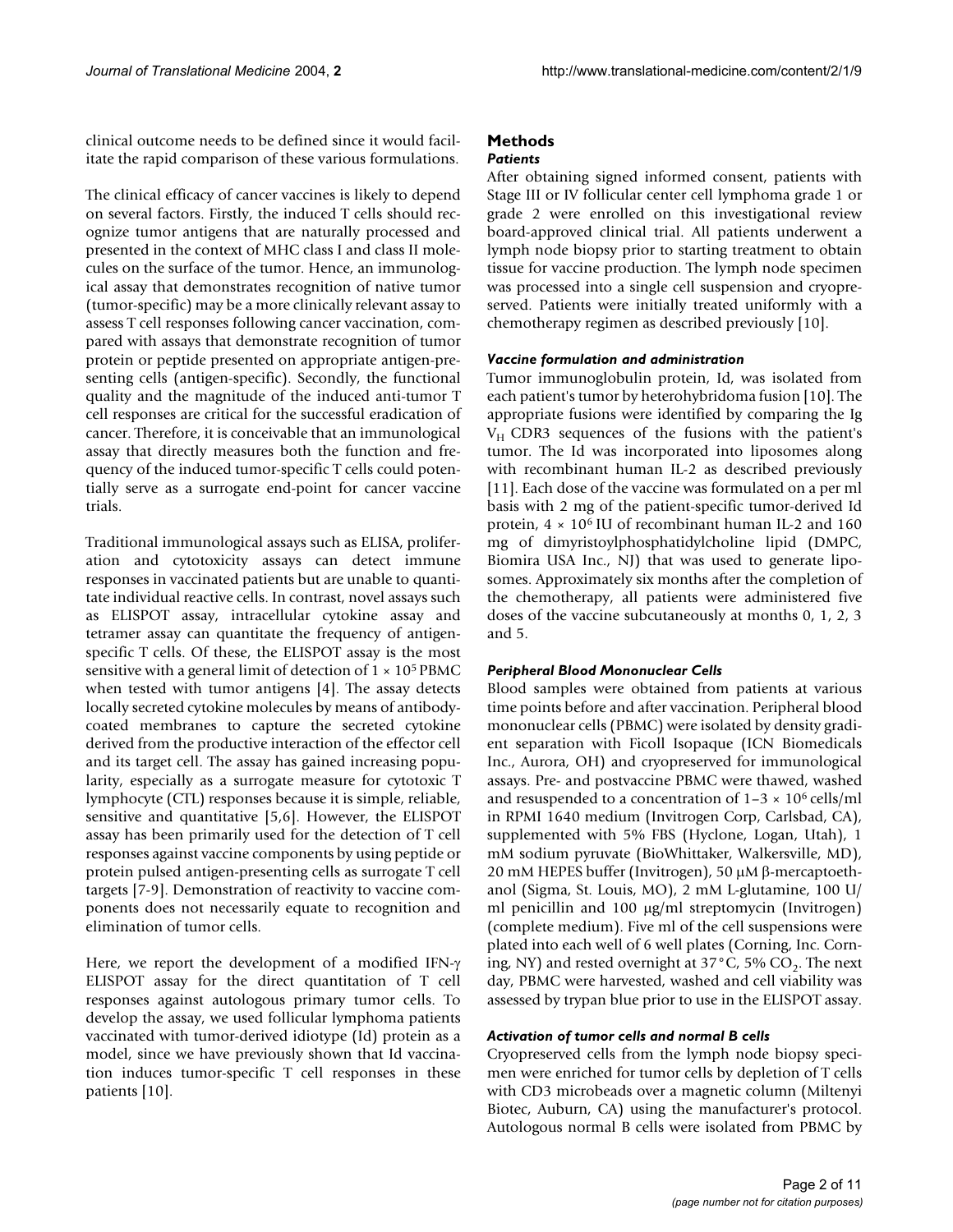magnetic cell separation method using the B Cell Isolation Kit (Miltenyi Biotec) according to the manufacturer's protocol. The purity of the isolated tumor and normal B cells was >95%. Tumor cells and normal B cells were activated for 3 days with 800 ng/ml of recombinant human soluble CD40 ligand trimer (sCD40Lt, Amgen, Thousand Oaks, CA) and recombinant human IL-4 (2 ng/ml) (Peprotech, Rocky Hill, NJ). Activated tumor cells and normal B cells were harvested and washed prior to co-culture with PBMC in the ELISPOT assay.

#### *IFN-*γ *Enzyme-linked immunospot (ELISPOT) assay*

MultiScreen-IP opaque 96-well plates (High Protein Binding Immobilon-P membrane, Millipore, Bedford, MA) were coated overnight at room temperature with 50 µl/ well of 20 µg/ml mouse anti-human IFN-γ mAb (Bio-Source, Camarillo, CA) in DPBS (Invitrogen). After overnight incubation, the plates were washed three times with 200 µl DPBS/well and blocked with 200 µl/well of RPMI 1640, 10% human AB serum (Mediatech, Herndon, VA), 25 mM Hepes, 2 mM L-glutamine, 100 U/ml penicillin and 100  $\mu$ g/ml streptomycin (Invitrogen) for 2 h at 37 $\degree$ C, 5%  $CO<sub>2</sub>$ . Harvested effectors were added to the plates in triplicates at  $1 \times 10^5$  cells/well with either culture medium alone or with  $2 \times 10^5$  cells/well sCD40Lt activated autologous tumor cells and cultured for 48 h at  $37^{\circ}$ C, 5% CO<sub>2</sub>. The plates were washed manually 6 times with 200  $\mu$ l/ well of DPBS/0.05% Tween. 50 µl/well of 2 µg/ml mouse anti-human IFN-γ-biotinylated mAb (BD Pharmingen, San Diego, Ca) in DPBS/1%BSA/0.05% Tween was added and the plates were incubated for 2 h at room temperature. Plates were manually washed 4 times with DPBS and 50 µl/well of streptavidin HRP (BD Pharmingen) diluted 1:2000 in DPBS/1% BSA was added for 1 h at room temperature. The plates were washed a final 4 times with DPBS. Spots were visualized by adding 100 µl/well of TrueBlue™ Peroxidase Substrate (KPL, Gaithersburg, MD) for 2 min. Plates were scanned and counted using the ImmunoSpot analyzer (Cellular Technology, Ltd., Cleveland, OH) to determine the number of spots/well. The precursor frequency of tumor-specific T cells was determined by subtracting the background spots in tumor alone and PBMC alone from the number of spots seen in response to tumor cells.

#### *Statistical analysis*

Statistical analysis was performed using Student's *t*-test for paired mean values and Pearson correlation coefficient  $(R^2)$ .

#### **Results**

#### *Optimization of tumor IFN-*γ *ELISPOT assay*

As a model system to develop a tumor IFN-γ ELISPOT assay, PBMC from follicular lymphoma patients vaccinated against an autologous tumor antigen (Id) were used

as effectors, and primary autologous lymphoma tumor cells were used as targets. Several variables were evaluated to optimize the signal to noise ratio for the detection and quantitation of tumor-specific T cells. Table [1](#page-3-0) summarizes the assay conditions that were tested and selected for the optimized autologous tumor IFN-γ ELISPOT assay. Variables that required optimization included type of microtiter plate, activation of tumor cells with sCD40Lt, freshly thawed versus overnight cultured PBMC, effector to target cell ratio, length of incubation time of the assay, culture medium, and finally, substrate detection system.

#### *Opaque plates were optimal for analysis of IFN-*γ *spots*

Opaque and clear plastic versions of MultiScreen-IP ELIS-POT plates were compared to facilitate optimal spot analysis using the ImmunoSpot analyzing system. The opaque version was most advantageous for ELISPOT enumeration. The opaque plastic precluded light-refraction from the reader's light source and therefore eliminated alterations in background color of individual wells that interfered with the ability to correctly enumerate spots. The ImmunoSpot analyzing system was able to auto-center opaque, but not the clear plastic plates, thereby facilitated automated analysis.

#### *sCD40Lt activated tumor cells enhanced cytokine production by T cells*

Activation of B cell tumor cells with sCD40Lt upregulated various costimulatory molecules and MHC class I and class II molecules on the surface of tumor cells associated with enhanced antigen presenting capability [[12] and Neelapu et al., manuscript submitted]. Our pilot experiments indicated that activation of tumor cells with sCD40Lt markedly enhanced the sensitivity of the ELIS-POT assay by increasing the IFN-γ production by responding T cells as compared to unmodified tumor cells (data not shown). We have therefore used sCD40Lt activated tumor cells as stimulators to evaluate T cell responses in this assay.

#### *Resting PBMC overnight improved the reactivity of effector cells*

To determine if resting in culture medium can improve the functional capacity of the cryopreserved effectors, we tested the reactivity of the PBMC against autologous tumor cells after resting them either overnight or for 2 h. Postvaccine PBMC showed markedly enhanced reactivity against autologous tumor cells after the longer rest period. Moreover, the precursor frequency of tumor-reactive T cells in the postvaccine sample was significantly higher than the prevaccine sample only after overnight resting (p < 0.05). The lack of significant difference in the number of IFN-γ spots in prevaccine PBMC between the two conditions suggested that the longer resting did not increase non-specific reactivity (Figure 1). Thus, these results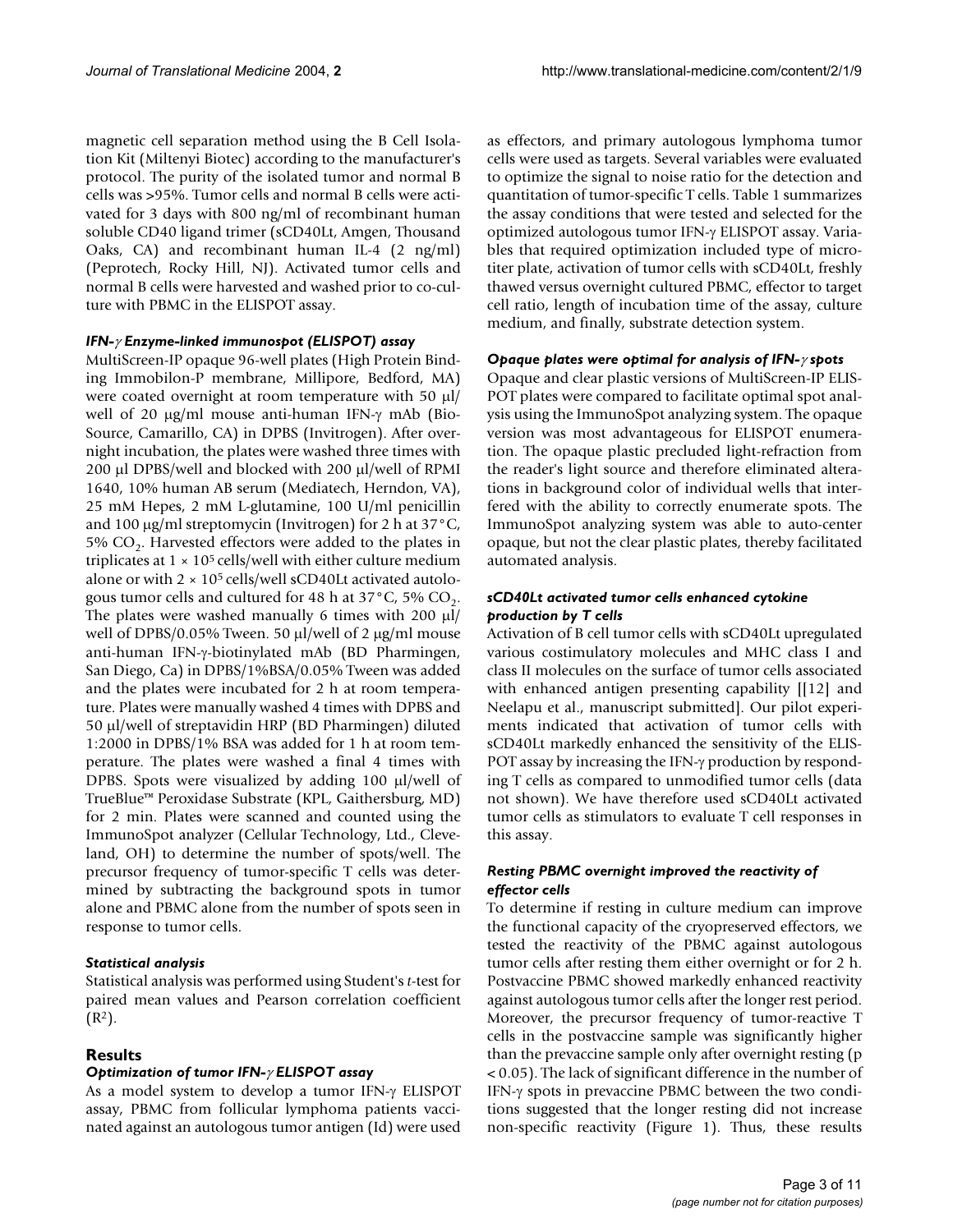

#### Optimization of PBMC preparation for use in the tumor IFN- **Figure 1** γ ELISPOT assay

**Optimization of PBMC preparation for use in the tumor IFN-**γ **ELISPOT assay**. Cryoperserved PBMC were thawed and rested in culture medium either overnight (O/N) or for 2 h and assessed for optimal reactivity to tumor cells. Pre- (white columns) and postvaccine (grey columns) PBMC ( $1 \times 10^5$  cells/well) were co-cultured with sCD40Lt activated autologous tumor cells (2 × 105 cells/well) for 48 h in the ELISPOT assay. Significantly (p < 0.05) more IFN-γ production by responding T cells was observed in post- compared to prevaccine PBMC when PBMC were rested overnight. Data is presented as average number of spots per well ± SD and is representative of four experiments with similar results.

<span id="page-3-0"></span>**Table 1: Summary of assay conditions that were tested and selected for the autologous tumor IFN-**γ **ELISPOT assay**

| Item optimized             | Comparison                            | <b>Selected for assay</b> |
|----------------------------|---------------------------------------|---------------------------|
| Plates                     | Clear vs. Opaque                      | Opaque                    |
| Targets (tumor cells)      | sCD40Lt stimulated vs. non-stimulated | sCD40Lt stimulated        |
| Effectors (PBMC)           | Overnight cultured vs 2 h cultured    | Overnight cultured cells  |
| Effector:Tumor Ratio       | 100:100, 100:200, 100:300K            | 100:200K cells/well       |
|                            | 200:100, 200:200, 200:300K            |                           |
| Incubation time of assay   | 24 and 48 hours                       | 48 hour                   |
| Media                      | 5% and 10% HuAB vs. 5% and 10% FBS    | 10% HuAB                  |
| Substrate Detection System | AEC, TrueBlue™, and BCIP              | TrueBlue <sup>™</sup>     |

implied that overnight resting of cryopreserved PBMC markedly improved our ability to detect tumor-reactive T cells by ELISPOT.

#### *Effector to tumor cell ratio*

To determine the optimal ratio of effector to tumor cells, a checkerboard titration was performed. Regardless of the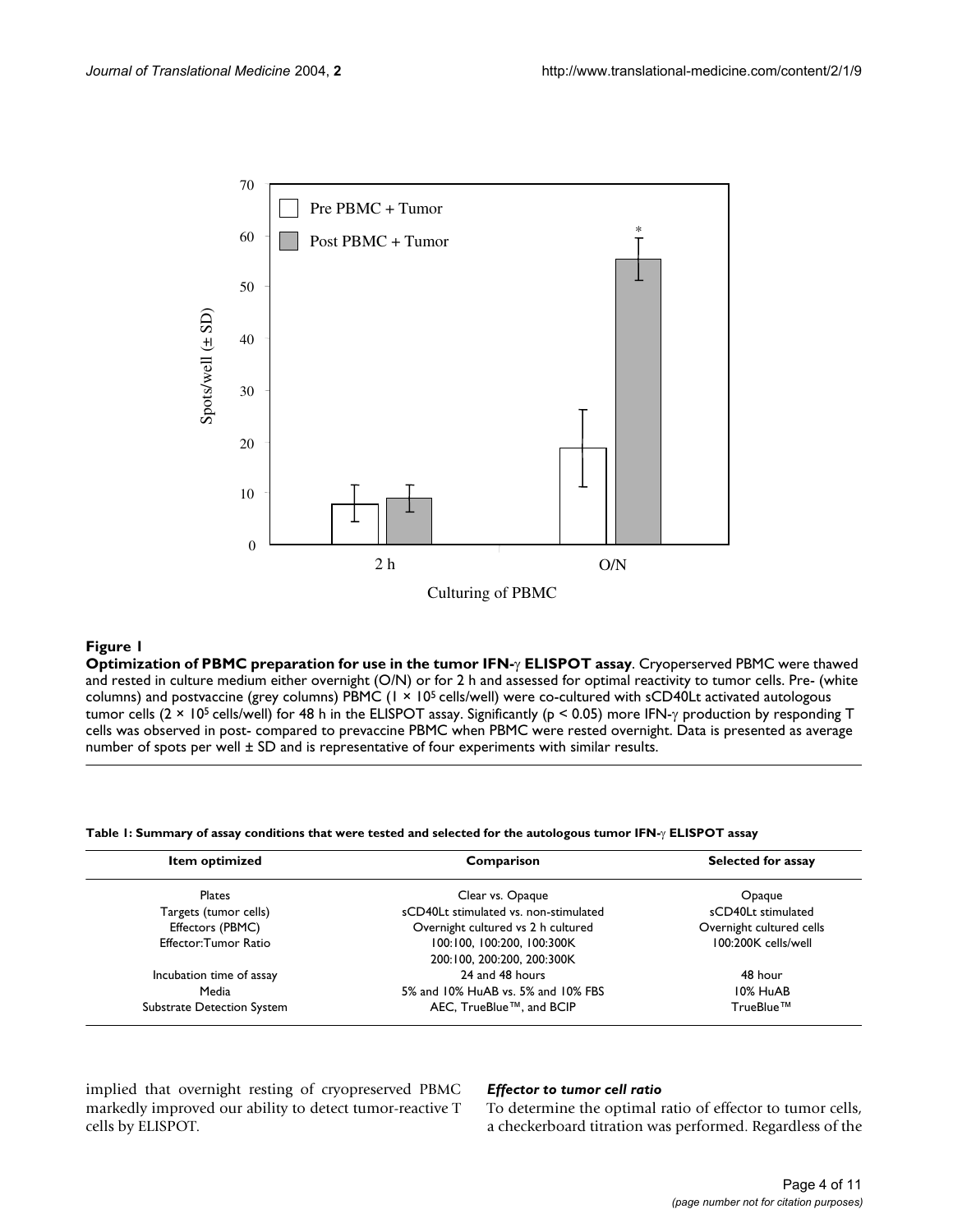

Effector:Target cell Ratio  $(\times 10^3)$ 

#### **Optimization of effects in the tumor IFN-γ ELISPOT assays in the tumor IFN-γ ELISPOT assays in the tumor IFN-γ**

**Optimization of effector to target cell ratio for use in the tumor IFN-**γ **ELISPOT assay**. Various concentrations of pre- (white columns) and postvaccine (grey columns) PBMC ( $1 \times 10^5$ ,  $2 \times 10^5$  or  $3 \times 10^5$  cells/well) were co-cultured with different concentrations of sCD40Lt activated autologous tumor cells ( $1 \times 10^5$ ,  $2 \times 10^5$  or  $3 \times 10^5$  cells/well) for 48 h in the ELIS-POT assay. Cryoperserved PBMC were thawed and cultured overnight. Data for PBMC concentrations of  $3 \times 10^5$  and  $2 \times 10^5$ cells/well are not shown because the resulting spots were too numerous and/or diffuse to count accurately. Significantly (p < 0.01) more IFN-γ production by responding T cells was observed in post- compared to prevaccine PBMC samples regardless of the effector to target ratio. Moreover, significantly ( $p < 0.01$ ) more tumor specific T cells were enumerated at the 100:200 effector to target ratio compared to the other ratios tested. Data is presented as average number of spots per well  $\pm$  SD and is representative of four experiments with similar results.

effector to tumor ratio, the frequency of tumor-reactive T cells was greater in postvaccine compared to prevaccine samples. The best signal to noise ratio was achieved with effector cells at 1  $\times$  10<sup>5</sup> per well and tumor cells at 2  $\times$  10<sup>5</sup> per well (Figure 2). Although reactivity to tumor cells was observed in postvaccine samples at effector cell concentrations  $\geq 2 \times 10^5$  per well, the resulting ELISPOTs were too numerous and/or diffuse to accurately enumerate the precursor frequency (data not shown). We have therefore used  $1 \times 10^5$  effector cells stimulated with  $2 \times 10^5$  tumor cells to evaluate T cell responses in this assay.

#### *Longer assay incubation time detected higher number of tumor-reactive T cells*

IFN-γ is normally produced *de novo* and secreted between 24–72 h after T cells interact with appropriate targets. In our system, significantly (p < 0.05) more IFN-γ spots were observed in postvaccine compared to prevaccine PBMC samples regardless of the length of incubation. However, the longer incubation of 48 h detected significantly ( $p <$ 0.01) higher numbers of tumor-reactive T cells in the postvaccine sample (Figure 3). Further incubation (72 h) did not enhance the assay's ability to measure T cell responses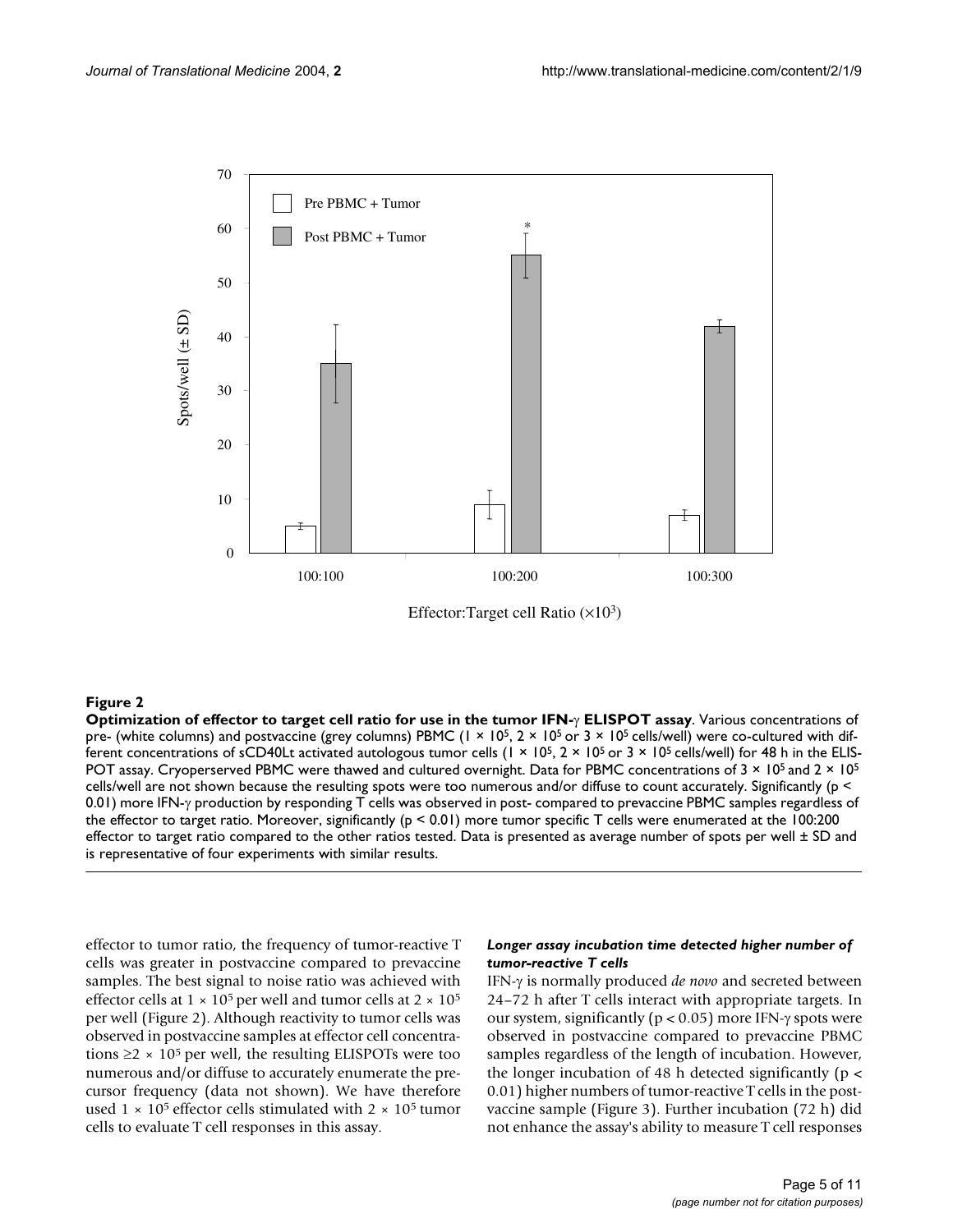

#### **Figure 3** Incubation of PBMC and tumor cells for 48 h enhanced the sensitivity of the sensitivity of the tumor IFN-γ ELISPOT assays assays assays assays assays assays assays assays assays assays assays assays assays assay

**Incubation of PBMC and tumor cells for 48 h enhanced the sensitivity of the tumor IFN-**γ **ELISPOT assay**. Pre- (white columns) and postvaccine (grey columns) PBMC  $(1 \times 10^5 \text{ cells/well})$  were co-cultured with sCD40Lt activated autologous tumor cells (2 × 105 cells/well) for 24, 48 and 72 h in the ELISPOT assay. Significantly (p < 0.05) more IFN-γ production by responding T cells was observed in post- compared to prevaccine PBMC samples regardless of the length of incubation. Moreover, a significantly higher number of tumor-reactive T cells were observed at the 48 h in the postvaccine PBMC ( $p < 0.01$ ). Data is represented as average number of spots per well  $\pm$  SE (n = 3). Data for 72 h is not shown because the resulting spots were too numerous and/or diffuse to count accurately.

(data not shown). The similar frequency of tumor-reactive T cells in prevaccine samples at both 24 and 48 h of incubation suggested that the longer incubation time did not increase non-specific activity.

#### *10% Human AB serum was optimal for culture medium*

Our previous studies suggested that the type of serum can influence the signal to noise ratio when analyzing antigen-specific T cell responses by various *in vitro* immunological assays. We have therefore tested media containing 5% or 10% HuAB serum and 5% or 10% FBS to determine the optimal sera for the tumor ELISPOT culture medium. The greatest frequency of the tumor-reactive T cells could be enumerated when medium containing 10% HuAB was utilized. The 10% HuAB medium also yielded the most significant ( $p < 0.001$ ) difference between pre- and postvaccine T cell reactivity to tumors (Figure [4\)](#page-6-0). Regardless of the type of serum used, 10% media were superior to 5% media (data not shown).

#### *Substrate detection system*

Several substrate detection systems were evaluated for spot quality and signal to noise (stimulated to unstimulated) ratio. Due to limited patient samples, the color development system was first tested and optimized using flu matrix peptide (FMP)-reactive PBMC from normal donors. PBMC  $(3 \times 10^5$  per well) alone and PBMC stimulated with FMP  $(5 \mu g/ml, NH_{2}-G-I-L-G-F-V-F-T-L-$ COOH, American Peptide Company, Inc., Sunnyvale, CA) were utilized in the ELISPOT assay. After incubation for 24 h, spots were visualized using AEC (CALBIOCHEM, San Diego, CA), BCIP/NBT (KPL, Gaithersburg, MD) and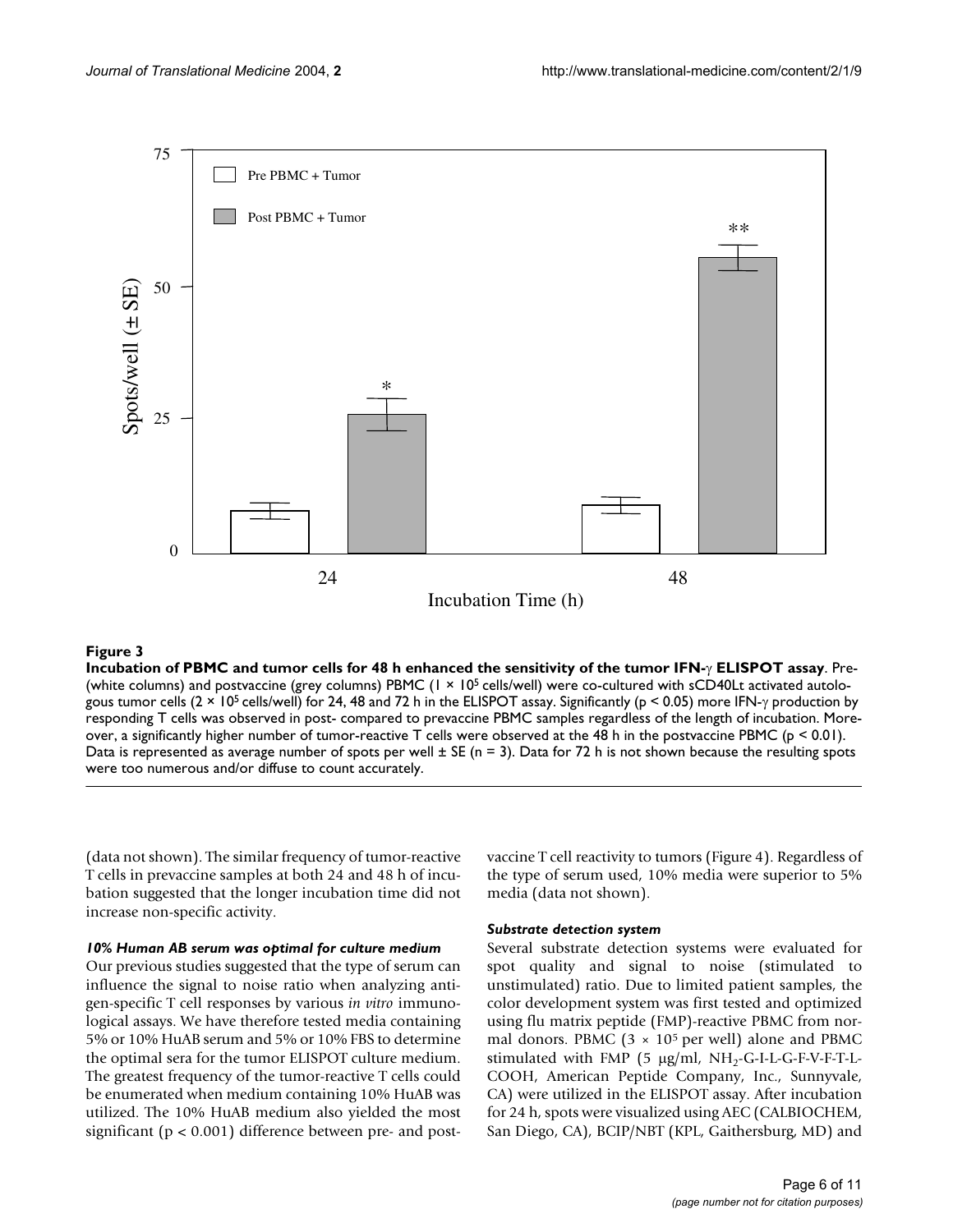<span id="page-6-0"></span>

#### Medium containing HuAB serum enhanced the **Figure 4** ability to measure tumor-reactive T cells

**Medium containing HuAB serum enhanced the ability to measure tumor-reactive T cells**. Pre- (white columns) and postvaccine (grey columns) PBMC (1  $\times$  10<sup>5</sup> cells/well) were co-cultured with sCD40Lt activated autologous tumor cells (2 × 105 cells/well) for 48 h. The optimal media for the tumor IFN-γ ELISPOT assay was evaluated by comparing HuAB and FBS as the serum source. Although both HuAB and FBS containing media yielded significant ( $p < 0.001$  and  $p < 0.05$ , respectively) differences between pre- and postvaccine T cell reactivity to tumors, medium containing HuAB yielded significantly (p < 0.05) more IFN-γ production.

TrueBlue™ (KPL) substrate detection systems according to the manufacturer's instructions. Extensive checkerboard titrations of the individual detection reagents (detecting antibody and substrate) were performed to optimize each system. The TrueBlue™ system was superior to AEC and BCIP/NBT in spot quality (Figure [5](#page-7-0)). The TrueBlue™ substrate was chosen as the optimal detecting system since it produced distinct spots with minimal non-specific staining of the plate membrane. Similar results were observed when PBMC were tested against autologous tumor cells (Figure [6](#page-7-1)).

#### *IFN-*γ *spots produced by pre- and postvaccine PBMC using the optimized assay*

Based on preliminary testing, the protocol described in the materials and methods was established as optimal (Table [1\)](#page-3-0). Triplicate wells demonstrating the IFN-γ spots produced by pre- and postvaccine PBMC analyzed in parallel from a representative patient are shown in Figure [6](#page-7-1). A significantly higher number of IFN-γ spots were detected in the postvaccine PBMC as compared to the prevaccine sample  $(p < 0.001)$ .

#### *Reproducibility of the tumor IFN-*γ *ELISPOT assay*

The optimized assay could reliably detect the presence of tumor-reactive T cells in follicular lymphoma patients immunized with liposomal Id/IL-2 vaccine (Figure [7\)](#page-8-0). The precursor frequency of the tumor-reactive T cells was significantly ( $p \le 0.001$ ) higher in the postvaccine PBMC as compared to the prevaccine sample in all three patients. To assess the reproducibility of the tumor ELISPOT assay, the pre- and postvaccine PBMC samples from each of the above three patients were tested blinded in three independent experiments by three separate technicians. The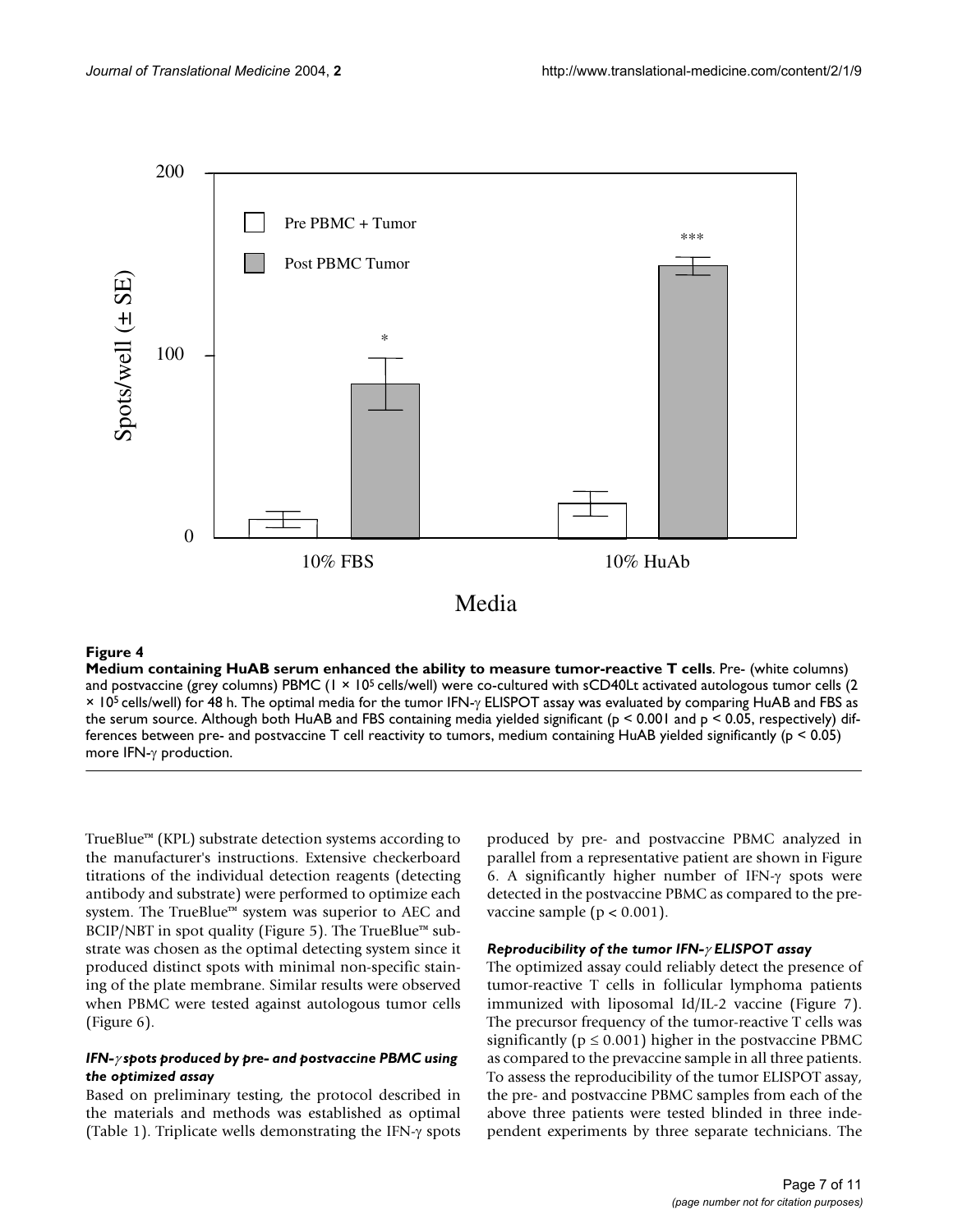<span id="page-7-0"></span>

#### Figure 5

**Comparison of three different substrate detection systems for the tumor IFN-**γ **ELISPOT assay**. The AEC, BCIP and TrueBlue™ substrate detection systems were evaluated for spot quality and signal to noise (stimulated to unstimulated) ratio using flu matrix peptide (FMP) reactive PBMC from normal donors. PBMC (3 × 105 cells/ well) alone and stimulated with FMP (5 μg/ml) were run in the ELISPOT assay for 24 hr. Spots were visualized using AEC, BCIP/NBT and TrueBlue™ substrate detection systems according to the manufacturer's instructions. Images from the plate scan generated by the ImmunoSpot analyzing system are shown. Data is represented as average number of spots per well ± SD.

results were very reproducible for all three patients with a Pearson correlation coefficient (R2) above 0.9 for all experiments (Figure [7\)](#page-8-0). The results of the tumor ELISPOT assay for these three patients also correlated with the results of a cytokine induction assay when the IFN-γ level in the supernatant was measured by ELISA (data not shown).

#### *Specificity of the tumor-reactive T cell responses*

To test specificity of the T cell responses, postvaccine PBMC were co-cultured with either sCD40Lt activated autologous tumor cells or normal B cells in parallel. A significant number of IFN-γ spots were detected only in response to autologous tumor cells but not autologous normal B cells in all three patients that were tested ( $p <$ 0.001, Figure 8).

#### **Discussion**

Our data demonstrate that the ELISPOT assay could be easily adapted to reliably and reproducibly determine the precursor frequency of tumor-specific T cells in follicular lymphoma patients immunized with an autologous tumor-derived Id vaccine. We have also been able to use a

<span id="page-7-1"></span>

#### **Figure 6**

**Representative wells of a tumor IFN-**γ **ELISPOT assay**. Pre- and postvaccine PBMC (1 × 105 cells/well) were co-cultured with sCD40Lt activated autologous tumor cells  $(2 \times 10^5 \text{ cells/well})$  for 48 h as described in Materials and Methods. Wells containing PBMC alone and tumor cells alone served as controls. Samples were tested blinded in triplicates. Images from the plate scan generated by the ImmunoSpot analyzing system are shown. Average numbers of spots per well are indicated. Data is from a representative experiment of nine with similar results.

modification (5 day tumor activation, 72 h incubation) of this assay to quantitate the tumor-specific T cell responses in mantle cell lymphoma patients vaccinated with Id (data not shown). Thus, this assay fulfilled our stated objectives for a clinically relevant immunological assay by demonstrating that it could functionally (IFN-γ production) and quantitatively assess the T cell responses induced by a cancer vaccine against autologous primary tumor cells.

As opposed to the traditional antigen-specific assays that assess immune responses against vaccine components (peptides or proteins), tumor-specific immunological assays in addition to being more clinically relevant can have several advantages. Firstly, tumor-specific assays can potentially detect both CD4+ and CD8+ T cell responses since endogenous antigens are presented by both MHC class I molecules as well as MHC class II molecules [[13- 15] and Neelapu et al., manuscript submitted]. In contrast, antigen-specific (protein) assays detect mostly CD4+ T cell responses since the soluble exogenous antigen is predominantly processed in the endosomal pathway and presented on MHC class II molecules. Secondly, tumorspecific assays can be used in patients with any HLA phenotype unlike peptide assays that are usually restricted to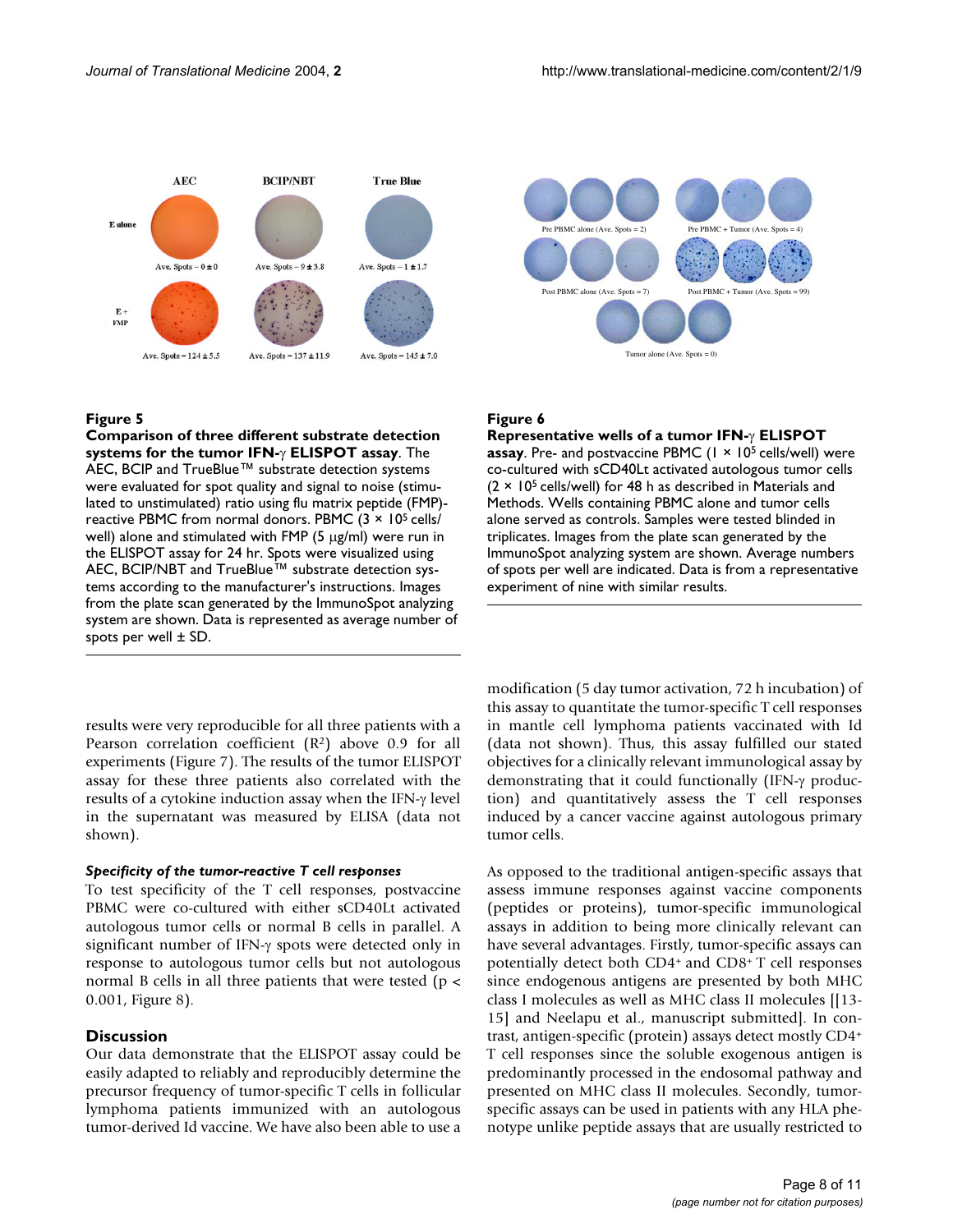<span id="page-8-0"></span>

#### **Figure 7**

**Reproducibility of the tumor IFN-**γ **ELISPOT assay**. Pre- and postvaccine PBMC from three patients (P 1–3) were cocultured with autologous sCD40Lt activated tumor cells for 48 h as described in Materials and Methods. All samples were tested blinded in three independent experiments by three technicians. The numbers of spots per 1 × 10<sup>5</sup> effectors were significantly ( $p \le 0.001$ ) higher in the postvaccine as compared to the prevaccine samples for all three patients. For each patient the data is presented as spots per  $1 \times 10^5$  effector cells. The correlation of the results between technicians was highly significant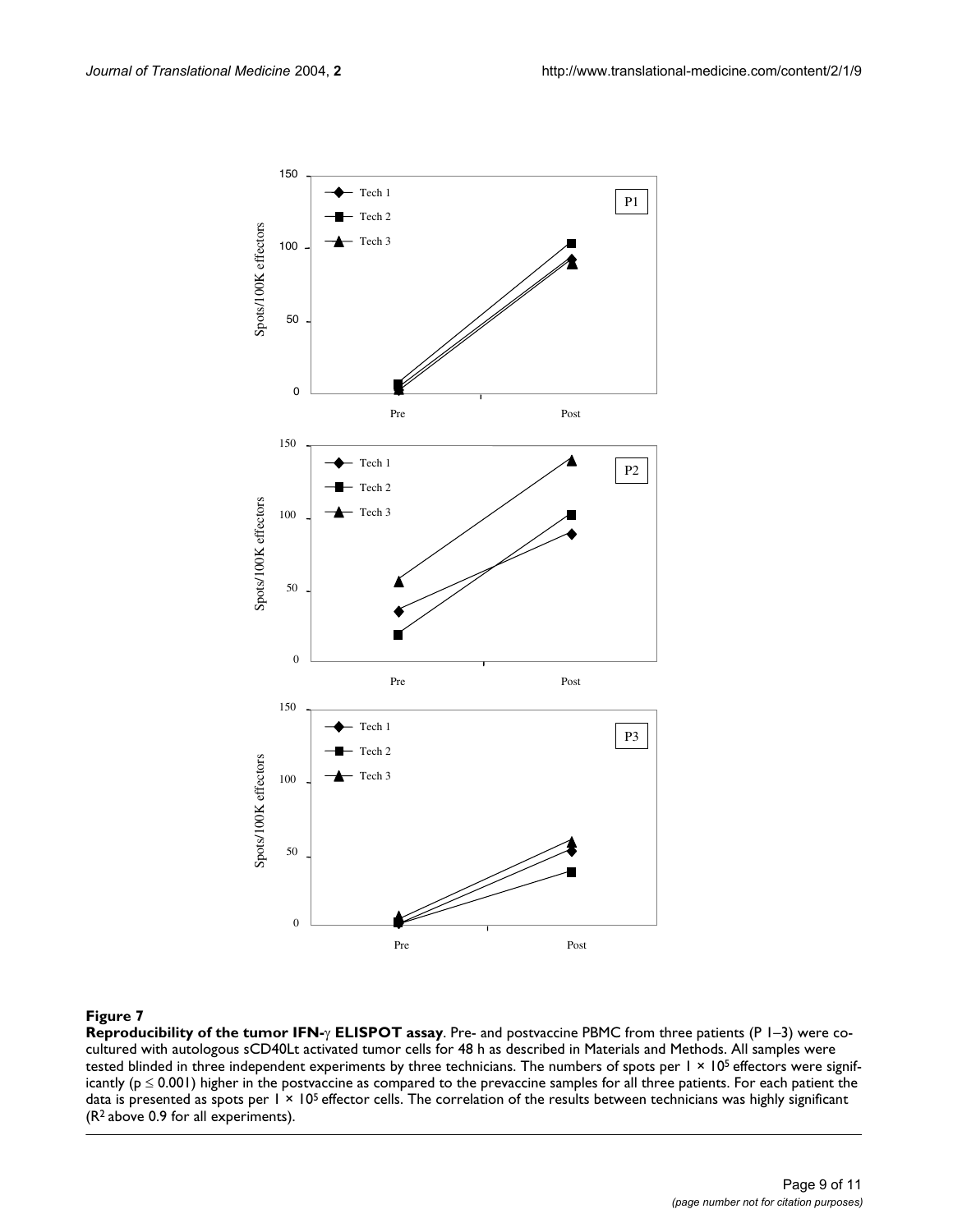

#### **Figure 8**

**Specificity of the tumor-reactive T cell responses**. Postvaccine PBMC samples from three patients (P 1–3) were co-cultured with either autologous sCD40Lt activated follicular lymphoma tumor cells (white columns) or activated normal B cells (gray columns) for 48 h. PBMC alone are shown in black columns. All samples were tested blinded. Average number of spots per  $1 \times 10^5$  PBMC  $\pm$  SE (n = 3) are shown.

a single HLA phenotype (e.g. HLA-A\*0201) depending on the binding affinity of the peptide. Thirdly, tumor-specific assays allow monitoring of patients when whole or lysed tumor cells are used as the immunogen and the tumorspecific antigens have not been defined. Finally, tumor recognition assays potentially enable the detection of immune responses against the immunogen as well as other antigens not represented in the vaccine. For instance, they can detect immune responses against cryptic epitopes that may develop by epitope spreading, secondary to the inflammatory response initiated by T cells specific against the immunogen [16,17].

A probable limitation for tumor recognition assays is the availability of tumor cells. While primary tumor cells are easily accessible for some cancers (e.g. lymphoma, leukemia, myeloma, melanoma), they may not be generally accessible for certain other cancers (e.g. breast cancer, renal cell cancer). When available, it may be feasible to adapt the IFN-γ ELISPOT assay for the quantitative assessment of T cell responses against primary tumor cells as a preferable alternative to antigen-specific assays. Such quantitative tumor-specific immunological assays need to be eventually evaluated in large clinical trials to determine their validity as surrogate end-points for clinical efficacy of cancer vaccines.

#### **Conclusions**

We adapted the IFN-γ ELISPOT assay to directly measure immune responses against autologous primary tumor cells in vaccinated cancer patients. We demonstrated that the modified IFN-γ ELISPOT assay could be used to reliably and reproducibly determine the tumor-reactive T cell frequency in the PBMC of these patients when sCD40Lt activated tumor cells were used as targets. The precursor frequency of tumor-reactive T cells was significantly higher in the postvaccine PBMC, compared with prevaccine samples in all patients tested. Furthermore, the specificity of these T cells was established by the lack of reactivity against autologous normal B cells. These results demonstrate the feasibility of quantitating tumorspecific T cell responses when autologous, primary tumor cells are available as targets.